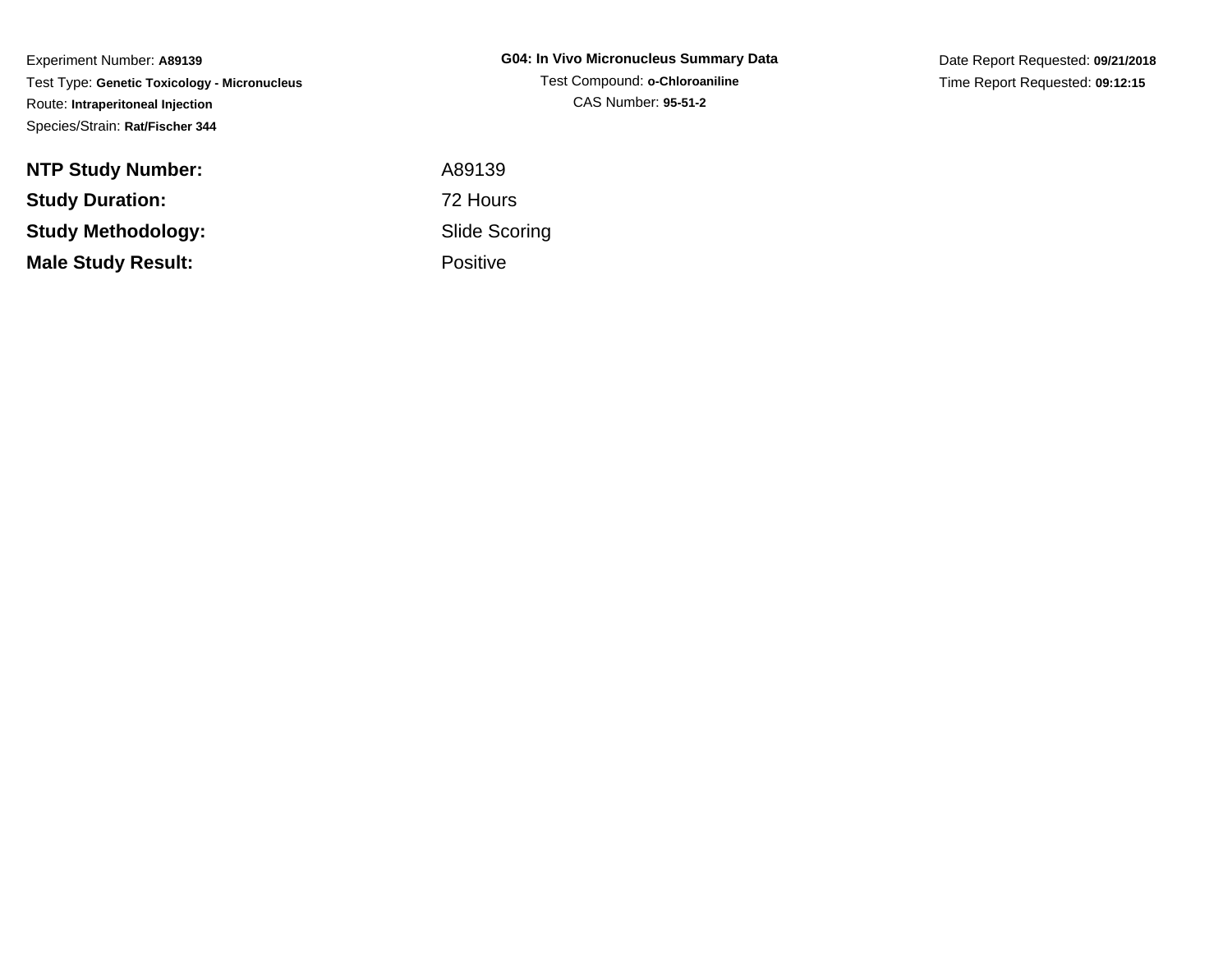Experiment Number: **A89139**

Test Type: **Genetic Toxicology - Micronucleus**

Route: **Intraperitoneal Injection**

Species/Strain: **Rat/Fischer 344**

| Tissue: Bone marrow; Sex: Male; Number of Treatments: 3; Time interval between final treatment and cell sampling: 24 h |   |                    |             |                  |  |
|------------------------------------------------------------------------------------------------------------------------|---|--------------------|-------------|------------------|--|
|                                                                                                                        |   | <b>MN PCE/1000</b> |             | $%$ PCE          |  |
| Dose (mg/kg)                                                                                                           | N | Mean $\pm$ SEM     | p-Value     | Mean $\pm$ SEM   |  |
| Vehicle Control <sup>1</sup>                                                                                           | 5 | $1.50 \pm 0.42$    |             | $27.30 \pm 3.46$ |  |
| 200.0                                                                                                                  | 5 | $1.60 \pm 0.58$    | 0.4452      | $39.60 \pm 1.47$ |  |
| 400.0                                                                                                                  | 5 | $2.50 \pm 0.61$    | 0.1126      | $32.10 \pm 3.22$ |  |
| 550.0                                                                                                                  | 3 | $4.00 \pm 1.26$    | 0.0087      | $35.17 \pm 7.92$ |  |
| Trend p-Value                                                                                                          |   | $0.0070*$          |             |                  |  |
| Positive Control <sup>2</sup>                                                                                          | 4 | $12.75 \pm 1.30$   | $< 0.001$ * | $23.63 \pm 1.43$ |  |
| <b>Trial Summary: Positive</b>                                                                                         |   |                    |             |                  |  |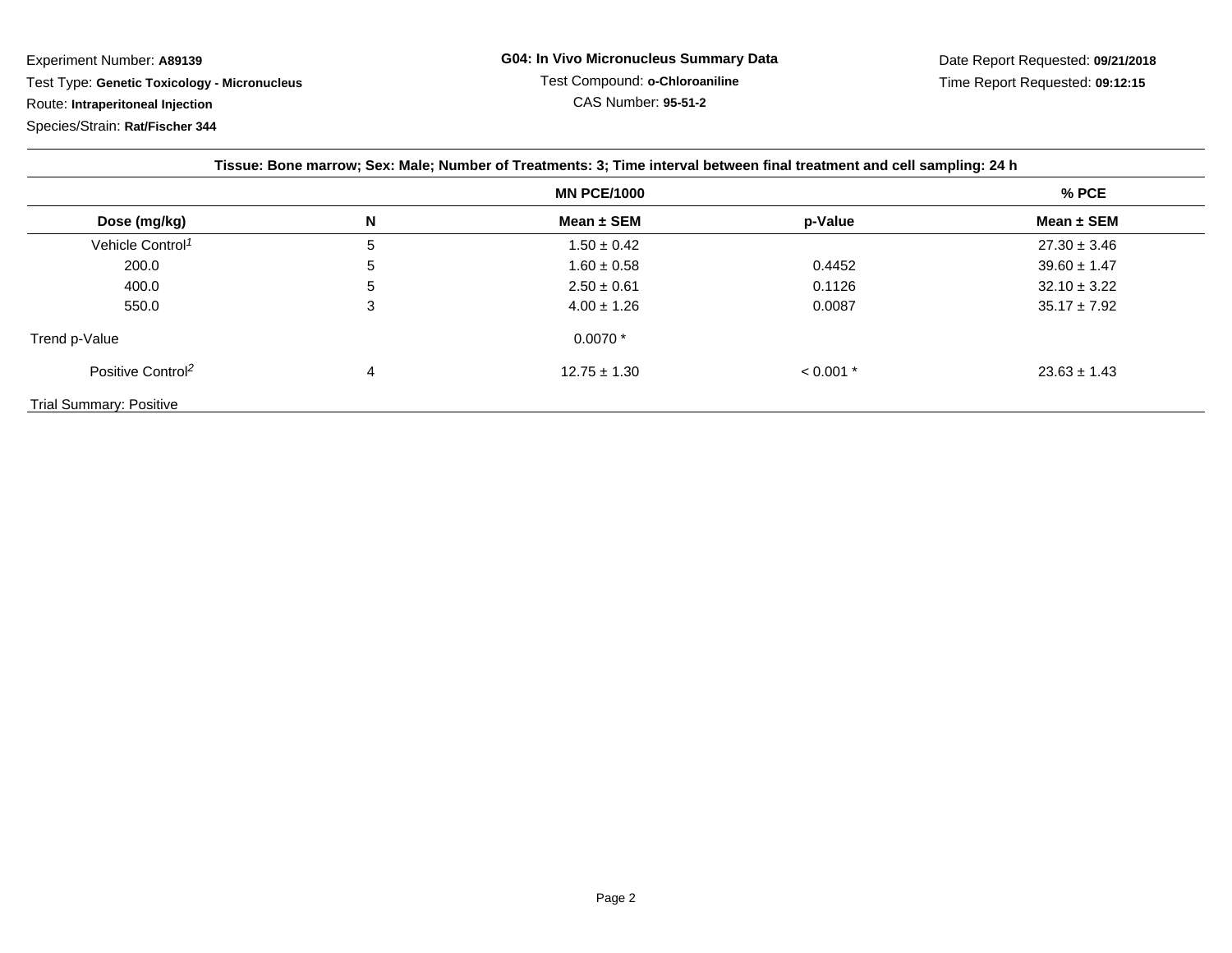Experiment Number: **A89139**

Test Type: **Genetic Toxicology - Micronucleus**

Route: **Intraperitoneal Injection**

Species/Strain: **Rat/Fischer 344**

| Tissue: Bone marrow; Sex: Male; Number of Treatments: 3; Time interval between final treatment and cell sampling: 24 h |   |                    |             |                  |  |
|------------------------------------------------------------------------------------------------------------------------|---|--------------------|-------------|------------------|--|
|                                                                                                                        |   | <b>MN PCE/1000</b> |             | $%$ PCE          |  |
| Dose (mg/kg)                                                                                                           | N | Mean $\pm$ SEM     | p-Value     | Mean $\pm$ SEM   |  |
| Vehicle Control <sup>1</sup>                                                                                           | 5 | $0.60 \pm 0.37$    |             | $27.40 \pm 2.00$ |  |
| 200.0                                                                                                                  | 5 | $1.50 \pm 0.35$    | 0.2106      | $31.10 \pm 7.52$ |  |
| 400.0                                                                                                                  | 4 | $2.38 \pm 0.52$    | 0.0967      | $42.88 \pm 1.34$ |  |
| 550.0                                                                                                                  | 5 | $7.40 \pm 3.70$    | $< 0.001$ * | $24.00 \pm 3.75$ |  |
| Trend p-Value                                                                                                          |   | $< 0.001$ *        |             |                  |  |
| Positive Control <sup>3</sup>                                                                                          | 5 | $13.60 \pm 0.81$   | $< 0.001$ * | $28.60 \pm 2.02$ |  |
| <b>Trial Summary: Positive</b>                                                                                         |   |                    |             |                  |  |